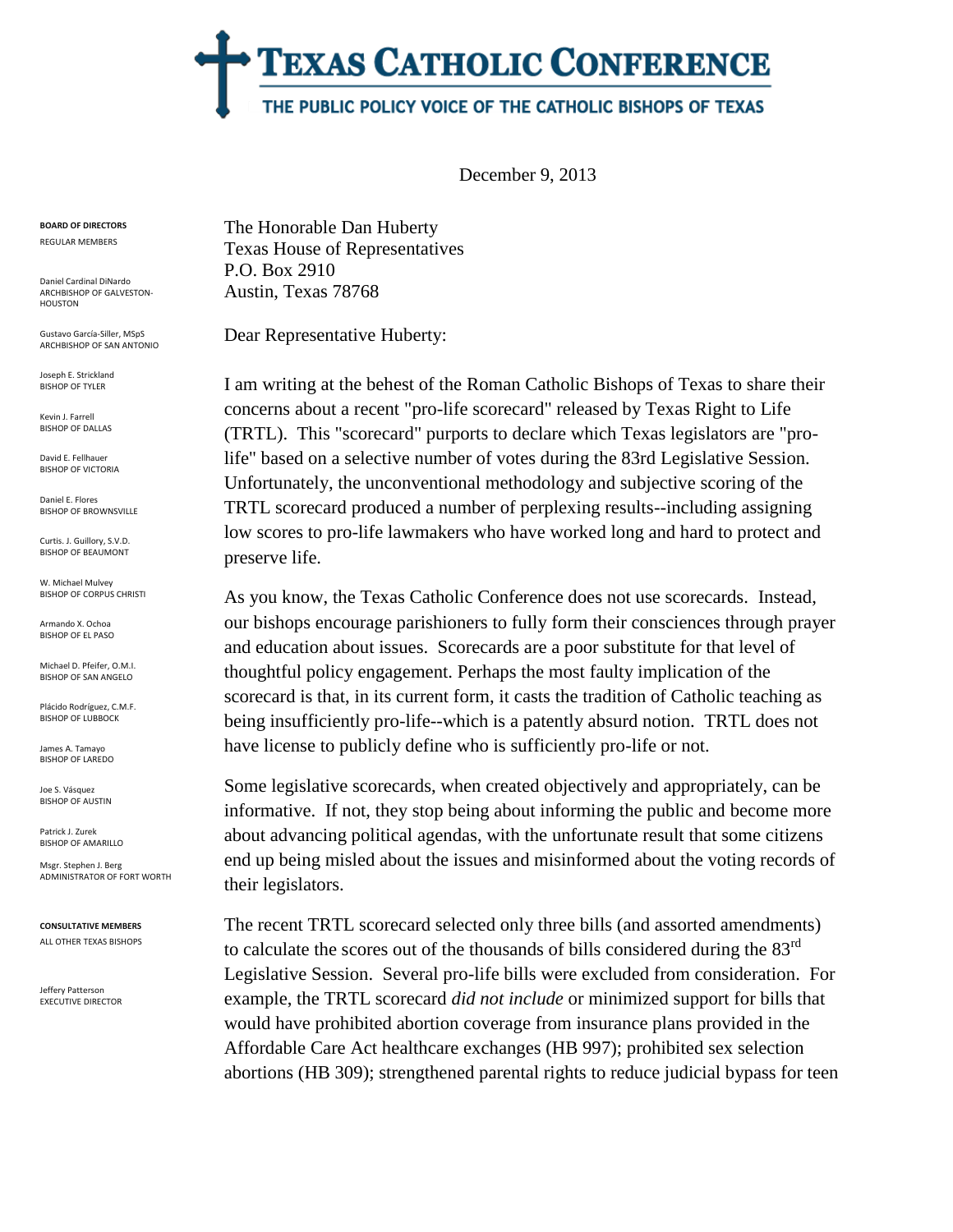abortions (HB 3243); or criminalized coerced abortions (HB 3247). All these proposals were unquestionably pro-life, yet were not scored equitably on the TRTL scorecard.

As a result of this selective vote counting, several legislators, *who have spent their careers*  committed to pro-life issues*,* were said to "reject opportunities to protect the sanctity of innocent human life" when that is clearly not the case. For example, Senator Bob Deuell was responsible for requiring abortion facilities to meet the standards of ambulatory surgical centers (SB 537)—a *key* provision of the landmark prolife legislation that ultimately passed during the Special Session. However, the TRTL political action committee gave him no credit for authoring this pro-life bill. In another instance, State Rep. Bill Callegari was given no credit for his authorship of the parental rights bill (HB 3243).

The method by which the scores were assigned was haphazard and confusing. Some legislators were awarded more points than others for the same legislative action, while other legislators' contributions were completely ignored. For example, Rep. Jodie Laubenberg and Rep. John Smithee both authored pro-life bills during the session, but Laubenberg was awarded 25 points for authorship of HB 2, while, Smithee was awarded only six points for authoring another prolife bill that sought to remove abortion coverage in the insurance exchanges. In another example, Rep. Tracey King, who voted against both pro-life omnibus bills (HB 2 and SB 5) received a higher pro-life score than Rep. J. D. Sheffield, who voted FOR both HB 2 and SB 5. Senator Eddie Lucio Jr. was not scored as pro-life, despite his co-sponsoring and voting for HB 2 and SB 5 and twice crossing party lines to be the final necessary vote to suspend Senate rules and debate on these bills.

What was most troubling to the Texas Catholic Bishops was that the scorecard appears to attack those legislators who supported perhaps one of the most pro-life bills during the 83rd session: protecting individuals and families at the end of life by reforming the Texas Advance Directives Act. Advance directives reform not only would have given families more tools to protect their loved ones at the end of life, but would have provided conscience protections to medical providers to refuse inflicting burdensome and unnecessary procedures on patients. The advance directives law would have changed current law to:

- prohibit the involuntary denial of care to critically ill patients, including food and water;
- prevent doctors from making unilateral "Do Not Attempt Resuscitation" orders without consulting families; and,
- require treating all patients "equally without regard to permanent physical or mental disabilities, age, gender, ethnic background, or financial or insurance status."

The advance directives reform bill was a moral and compassionate approach to end-of-life care that was opposed by TRTL, but supported by a broad coalition of groups, including the Texas